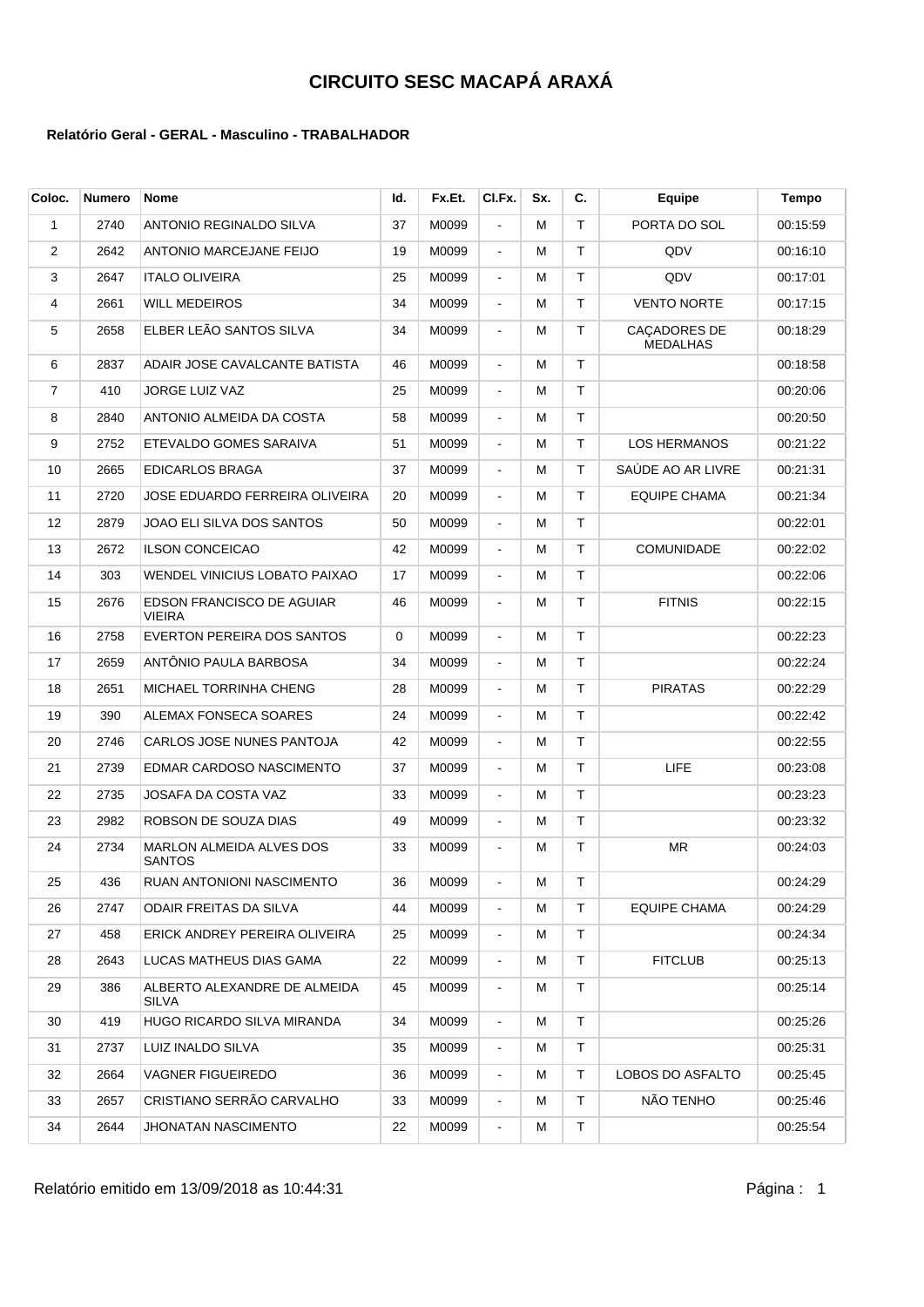| Coloc. | <b>Numero</b> | <b>Nome</b>                                     | Id. | Fx.Et. | CI.Fx.         | Sx. | C. | Equipe                          | Tempo    |
|--------|---------------|-------------------------------------------------|-----|--------|----------------|-----|----|---------------------------------|----------|
| 35     | 2738          | PAULO SERGIO JOSE DA ROCHA                      | 37  | M0099  | ä,             | М   | T. | <b>LIFE ESPORTES</b>            | 00:25:58 |
| 36     | 2668          | <b>NILSON LIMA</b>                              | 40  | M0099  | $\blacksquare$ | М   | T  | <b>CAIXOTE</b>                  | 00:26:06 |
| 37     | 2831          | ARMINDO BRASIL DA SILVA                         | 48  | M0099  | $\blacksquare$ | м   | T  |                                 | 00:26:06 |
| 38     | 2650          | <b>ARLESON GOMES</b>                            | 27  | M0099  | ÷,             | м   | T. | <b>COMUNIDADE</b>               | 00:26:21 |
| 39     | 2742          | <b>ANTONIO VALBERTO</b>                         | 39  | M0099  | ÷,             | М   | T  | LOS HERMANOS                    | 00:26:22 |
| 40     | 2660          | <b>BRUNO SOUZA</b>                              | 34  | M0099  | $\blacksquare$ | М   | T  |                                 | 00:26:28 |
| 41     | 2871          | CID DELANO DE ALMEIDA LINS                      | 36  | M0099  | ÷,             | М   | т  |                                 | 00:26:45 |
| 42     | 2795          | EVANDRO DOS SANTOS JOAREZ                       | 42  | M0099  | $\blacksquare$ | М   | T  |                                 | 00:26:46 |
| 43     | 2645          | PABLO CÉZAR                                     | 24  | M0099  | $\blacksquare$ | М   | T  |                                 | 00:26:55 |
| 44     | 2671          | JEOVÁ DA LUZ                                    | 42  | M0099  | ÷.             | м   | T. | <b>GERAL</b>                    | 00:26:58 |
| 45     | 2678          | <b>MANOEL NAZARENO VILHENA</b>                  | 60  | M0099  | L.             | М   | T  |                                 | 00:27:40 |
| 46     | 2733          | ROBSON MAGNO PRADO VILHENO                      | 32  | M0099  | ÷,             | М   | T  |                                 | 00:27:41 |
| 47     | 2748          | PATRICIO DOUGLAS VALE COELHO                    | 44  | M0099  | $\blacksquare$ | м   | T  |                                 | 00:27:50 |
| 48     | 2655          | RICHARD SOUZA                                   | 32  | M0099  | $\blacksquare$ | М   | T  |                                 | 00:28:09 |
| 49     | 2652          | RAFAEL SÁ FRANCO                                | 30  | M0099  | $\blacksquare$ | м   | T  |                                 | 00:28:11 |
| 50     | 2726          | JADSON SANTOS DA SILVA                          | 26  | M0099  | $\blacksquare$ | м   | T. |                                 | 00:28:12 |
| 51     | 2667          | JOSIVALDO DE AZEVEDO PEREIRA                    | 39  | M0099  | ÷,             | М   | т  | CAÇADORES DE<br><b>MEDALHAS</b> | 00:28:20 |
| 52     | 2814          | EVERTON MARCOS CARNEIRO DE<br><b>OLIVEIRA</b>   | 40  | M0099  | $\blacksquare$ | м   | т  |                                 | 00:28:20 |
| 53     | 2895          | ALAN GONÇALVES RODRIGUES                        | 37  | M0099  | $\blacksquare$ | М   | T. |                                 | 00:28:37 |
| 54     | 2749          | ROMMILDO CLEUSON SILVA DE<br><b>SOUZA</b>       | 46  | M0099  | ÷              | М   | T  | FIT CLUB                        | 00:28:41 |
| 55     | 2669          | AILTON NÓBREGA                                  | 40  | M0099  | ÷,             | М   | T  | <b>AFAP</b>                     | 00:29:02 |
| 56     | 2641          | VICTOR GRABRIEL LEÃO CARDOSO                    | 14  | M0099  | $\blacksquare$ | M   | т  | LOUCOS POR CORRIDA              | 00:29:11 |
| 57     | 2679          | REINALDO BARBOSA GONÇALVES                      | 65  | M0099  | $\blacksquare$ | М   | T  |                                 | 00:29:11 |
| 58     | 2654          | JOÃO BATISTA COSTA DOS SANTOS                   | 32  | M0099  | $\blacksquare$ | М   | Τ  | <b>BEIRA RIO</b>                | 00:29:15 |
| 59     | 2677          | MANOEL EDIVALDO NASCIMENTO DA<br><b>COSTA</b>   | 49  | M0099  |                | M   | T. | INDEPENDENTE                    | 00:29:19 |
| 60     | 2675          | EVALDO VASCONCELOS                              | 45  | M0099  | ÷.             | м   | T. |                                 | 00:29:39 |
| 61     | 2743          | SANDRO BARBOSA DE ASSUNÇÃO                      | 40  | M0099  | $\blacksquare$ | м   | T  |                                 | 00:30:09 |
| 62     | 2881          | ROBERTO SALVIANO PEREIRA                        | 36  | M0099  | $\blacksquare$ | м   | Τ  |                                 | 00:30:58 |
| 63     | 2918          | <b>BRUNO MARCIO FERNANDES</b><br><b>BARBOSA</b> | 13  | M0099  | ۰              | м   | т  | <b>LOUCOS POR CORRIDA</b>       | 00:31:03 |
| 64     | 2851          | WANDER DE SOUZA LIMA                            | 44  | M0099  | $\blacksquare$ | м   | T. |                                 | 00:31:27 |
| 65     | 2728          | MARCELO DA SILVA VANSCONCELOS                   | 27  | M0099  | $\blacksquare$ | м   | T  |                                 | 00:31:30 |
| 66     | 358           | <b>MARCELLO MONTEIRO COSTA</b>                  | 22  | M0099  | ÷,             | м   | T. |                                 | 00:31:45 |
| 67     | 2648          | DANIEL FERREIRA RÊGO                            | 26  | M0099  | $\blacksquare$ | м   | Τ  | <b>COMÉRCIO</b>                 | 00:31:46 |
| 68     | 2741          | AUGUSTO CESAR CAMPOS MENDES                     | 39  | M0099  | ۰              | м   | Τ  | LIFE ESPORTES                   | 00:31:50 |
| 69     | 306           | JOSERAFAEL MARTINS ARRELIAS                     | 32  | M0099  |                | м   | Τ  |                                 | 00:32:18 |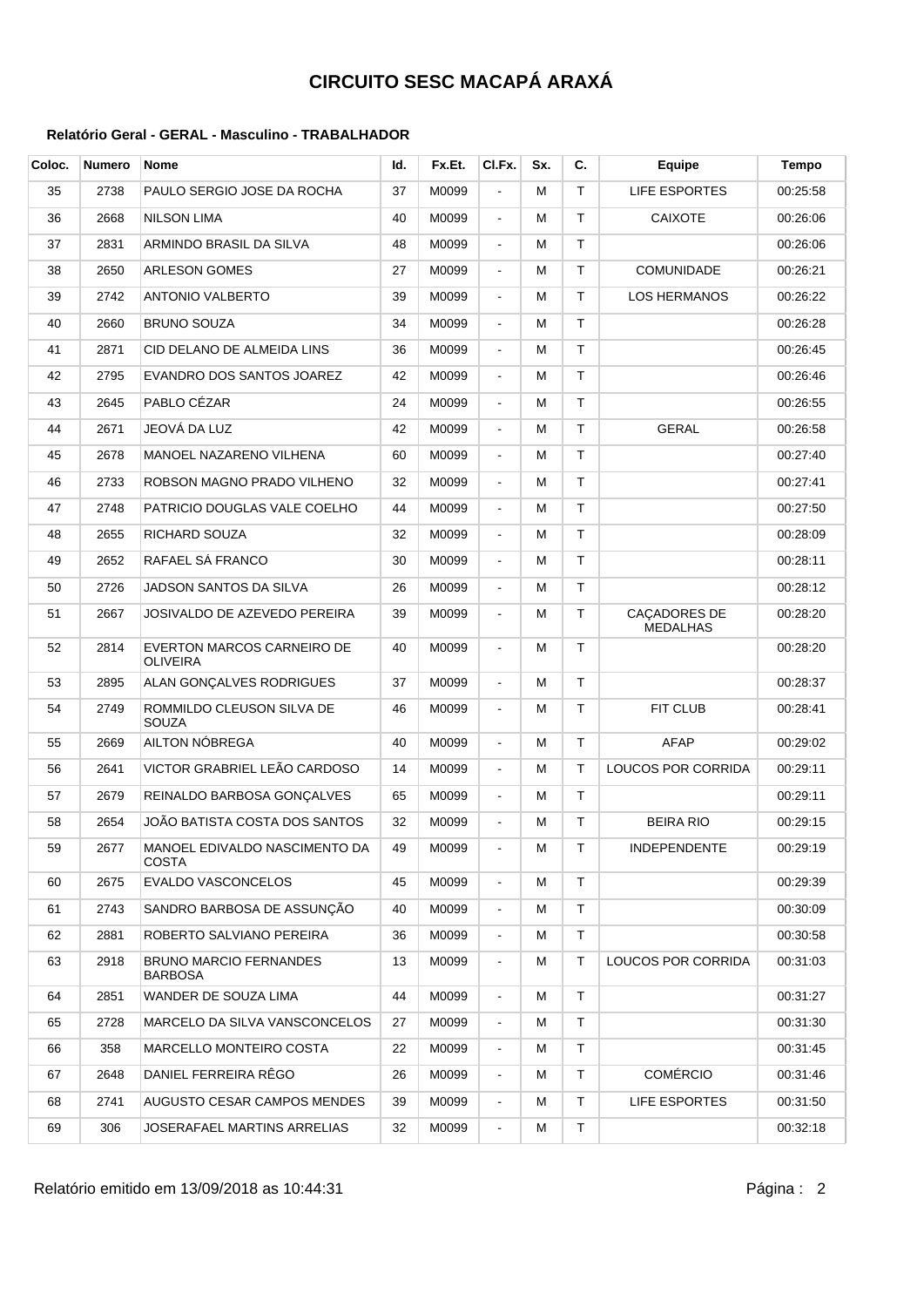| Coloc. | <b>Numero</b> | <b>Nome</b>                                     | ld. | Fx.Et. | CI.Fx.                   | Sx. | C.          | Equipe             | Tempo    |
|--------|---------------|-------------------------------------------------|-----|--------|--------------------------|-----|-------------|--------------------|----------|
| 70     | 2670          | JUARINO OLIVEIRA DAS MARCES                     | 42  | M0099  | $\overline{\phantom{a}}$ | м   | T.          |                    | 00:32:43 |
| 71     | 2759          | <b>MARIO MONTEIRO</b>                           | 0   | M0099  | $\blacksquare$           | м   | T.          |                    | 00:33:01 |
| 72     | 329           | VICTOR GRABRIEL LEÃO CARDOSO                    | 14  | M0099  | $\blacksquare$           | м   | T.          | LOUCOS POR CORRIDA | 00:33:37 |
| 73     | 2727          | RODRIGO MENDES DOS SANTOS                       | 26  | M0099  | $\blacksquare$           | м   | T.          |                    | 00:33:39 |
| 74     | 357           | JORGE ARAUJO DOS SANTOS NETO                    | 27  | M0099  | $\blacksquare$           | м   | T.          |                    | 00:34:07 |
| 75     | 2744          | JOSE RICARDO DO NASCIMENTO                      | 40  | M0099  | $\blacksquare$           | м   | T           |                    | 00:35:17 |
| 76     | 2745          | LOREN DE OLIVEIRA PALHETA                       | 40  | M0099  | $\blacksquare$           | м   | T.          |                    | 00:35:17 |
| 77     | 2873          | JORGE CAMPOS TAVARES                            | 50  | M0099  | $\blacksquare$           | м   | T.          |                    | 00:35:26 |
| 78     | 2646          | PABLO RAFAEL ARAUJO COSTA                       | 25  | M0099  | $\blacksquare$           | м   | T.          | <b>FLASH</b>       | 00:35:27 |
| 79     | 370           | ALESSANDRO MONTEIRO PINHEIRO                    | 35  | M0099  | $\blacksquare$           | м   | T.          |                    | 00:35:49 |
| 80     | 2818          | DANILO MACEDO                                   | 35  | M0099  | $\blacksquare$           | м   | T.          |                    | 00:36:05 |
| 81     | 2819          | <b>ICARO MOREIRA</b>                            | 23  | M0099  | $\blacksquare$           | м   | T.          |                    | 00:36:05 |
| 82     | 2857          | DAVID SALES SOUSA VALENTIM                      | 28  | M0099  | $\blacksquare$           | м   | T.          |                    | 00:36:29 |
| 83     | 2830          | ANTONIO VALBENIR CARVALHO DE<br><b>OLIVEIRA</b> | 35  | M0099  | $\blacksquare$           | м   | T           |                    | 00:36:47 |
| 84     | 2925          | AFONSO LIGORIO FLEXA                            | 42  | M0099  | $\blacksquare$           | м   | T.          |                    | 00:37:00 |
| 85     | 305           | <b>KENNEDY VASCONCELOS CAMPOS</b>               | 27  | M0099  | $\blacksquare$           | м   | T.          |                    | 00:37:41 |
| 86     | 2736          | RODRIGO FIGUEREIDO DA COSTA                     | 34  | M0099  | $\blacksquare$           | м   | T.          |                    | 00:37:50 |
| 87     | 2806          | MARCOS RAFAEL CARVALHO DOS<br><b>SANTOS</b>     | 36  | M0099  | $\blacksquare$           | м   | Τ           |                    | 00:37:55 |
| 88     | 374           | BRENDERSON RHAEL FONSECA DA<br><b>SILVA</b>     | 23  | M0099  | $\blacksquare$           | м   | T           |                    | 00:39:25 |
| 89     | 2949          | JOSE CLEBER DAMASCENO LAMAS<br><b>FILHO</b>     | 27  | M0099  | $\blacksquare$           | м   | T.          |                    | 00:39:49 |
| 90     | 2656          | MARTINHO OLIVEIRA                               | 32  | M0099  | $\blacksquare$           | м   | T.          |                    | 00:39:58 |
| 91     | 2892          | JOSE CARLOS CAMPOS NATIVIDADE                   | 39  | M0099  | $\blacksquare$           | м   | T.          |                    | 00:40:41 |
| 92     | 2867          | ADEVALDO TOURINHO CUNHA                         | 39  | M0099  | $\blacksquare$           | м   | T.          |                    | 00:40:46 |
| 93     | 361           | RHUAN BARBOSA                                   | 24  | M0099  | $\blacksquare$           | м   | T.          |                    | 00:40:54 |
| 94     | 2845          | HEITOR WILSON BONFIM                            | 5   | M0099  | $\blacksquare$           | м   | T.          |                    | 00:41:28 |
| 95     | 2921          | MATHEUS ABRAÃO NASCIMENTO<br>SERRÃO             | 20  | M0099  | $\blacksquare$           | м   | $\mathsf T$ |                    | 00:41:40 |
| 96     | 2974          | LUCICLEU DOS SANTOS FREIRE                      | 38  | M0099  | $\blacksquare$           | м   | T.          |                    | 00:41:45 |
| 97     | 400           | FRANCISCO EVALDO VIEIRA RAMOS<br>JUNIOR         | 0   | M0099  | $\blacksquare$           | м   | Τ           |                    | 00:42:42 |
| 98     | 396           | <b>EVERSON GONCALVES FARIAS</b>                 | 24  | M0099  | $\blacksquare$           | м   | T.          |                    | 00:42:43 |
| 99     | 2858          | ABNER RAMIRO SILVA AZULAY                       | 20  | M0099  | $\blacksquare$           | м   | T.          |                    | 00:42:57 |
| 100    | 399           | MICHAEL CLEY DA SILVA MONTEIRO                  | 37  | M0099  | $\blacksquare$           | м   | Τ           |                    | 00:43:00 |
| 101    | 2719          | RAFAEL SILVA RODRIGUES                          | 17  | M0099  | $\blacksquare$           | м   | Τ           | QDV                | 00:43:20 |
| 102    | 429           | JACKSON ASSUNÇÃO CAETANO                        | 39  | M0099  | $\blacksquare$           | м   | T.          |                    | 00:43:47 |
| 103    | 2722          | DEIVISON OLIVEIRA DA SILVA                      | 21  | M0099  | $\blacksquare$           | м   | $\mathsf T$ |                    | 00:45:08 |